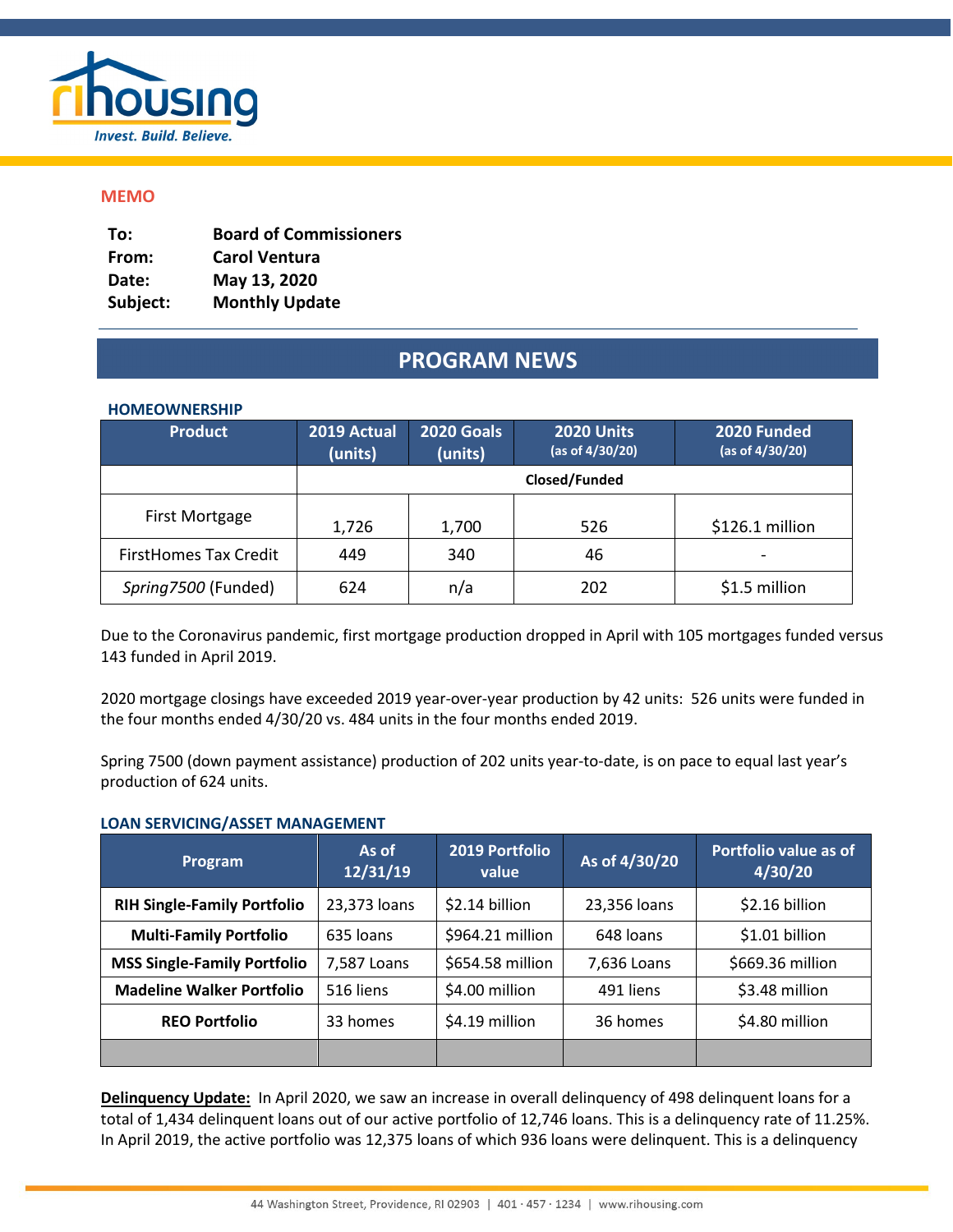Report to Board May 13, 2020 Page 2 rate of 7.56%. The **number of seriously delinquent loans** (90+ days) was 332 (2.60%) in April 2020, compared to 266 (2.15%) in April 2019.

**Covid Impact:** Since March 18, 2020, 1156 Rhode Island Housing borrowers have reached out to our Loan Servicing Department looking for forbearance assistance in making their mortgage payments due to financial hardship related to COVID-19. Nineteen of those borrowers have decided they no longer need assistance due to stimulus relief resulting in 1,137 active forbearance agreements as of April 30, 2020.

Approximately sixty six percent of Rhode Island Housing borrowers who have requested forbearance assistance have FHA insured mortgages. On April 1, 2020, FHA announced a new post forbearance home retention option for borrowers facing financial hardship resulting from COVID-19. Under the COVID-19 National Emergency Standalone Partial Claim, HUD will advance deferred payments of Principal, Interest, Taxes and Insurance to reinstate borrowers at the conclusion of their financial hardship. Most of the Rhode Island Housing borrowers with FHA insured mortgages will qualify for this post forbearance home retention option.

| Program                                                                  | 2019 Actual<br>(Firm<br>Commitment) | <b>2020 Goals</b>                                     | <b>2020 YTD</b><br>(Firm<br><b>Commitment)</b>                        |
|--------------------------------------------------------------------------|-------------------------------------|-------------------------------------------------------|-----------------------------------------------------------------------|
| 9% LIHTC<br>(Rental Production)                                          | 85 units<br>(2 deals)               | 150 units<br>$(3$ deals)                              | 110units<br>(2 deals)                                                 |
| <b>4% LIHTC</b><br>(Rental Preservation)                                 | 829 units<br>$(5$ deals)            | 600 units<br>$(5$ deals)                              | $\Omega$                                                              |
| <b>Preservation Deals w/o LIHTCs</b>                                     | 235 units<br>(5 deals)              | 900 units<br>$(9$ deals)                              | $\mathbf 0$                                                           |
| <b>Workforce Housing Innovation</b><br><b>Challenge Loan Program</b>     | N/A                                 | 90 units<br>$(3$ deals)                               | 93 units, 38 of<br>which will be<br>workforce assisted<br>$(2$ deals) |
| <b>Preservation Revitalization Loan</b><br><b>Fund</b><br>$(53$ million) | \$2,096,218<br>$(153$ units)        | <b>Rolling Application</b><br>until money is<br>spent | 0                                                                     |
| <b>Preservation Loan Fund</b><br>$(510$ million)                         | \$4,920,000<br>(199 units)          | <b>Rolling Application</b><br>until money is<br>spent | 0                                                                     |
| 2017 Capital Magnet Fund<br>(\$4.7 million over three years)             | \$3,099,000<br>(637 units)          | N/A                                                   | Funds fully<br>committed                                              |
| 2018 Capital Magnet Fund *<br>(\$6.4 million over three years)           | \$1,544,493<br>(262 units)          | <b>Rolling Application</b><br>until money is<br>spent | $\mathbf{0}$                                                          |

#### **DEVELOPMENT**

*\*CMF 2018- Effective Date, March 7, 2019; RIH has 2-year commitment of 1,042 units, 3 years to disburse funds, 5 years to complete projects*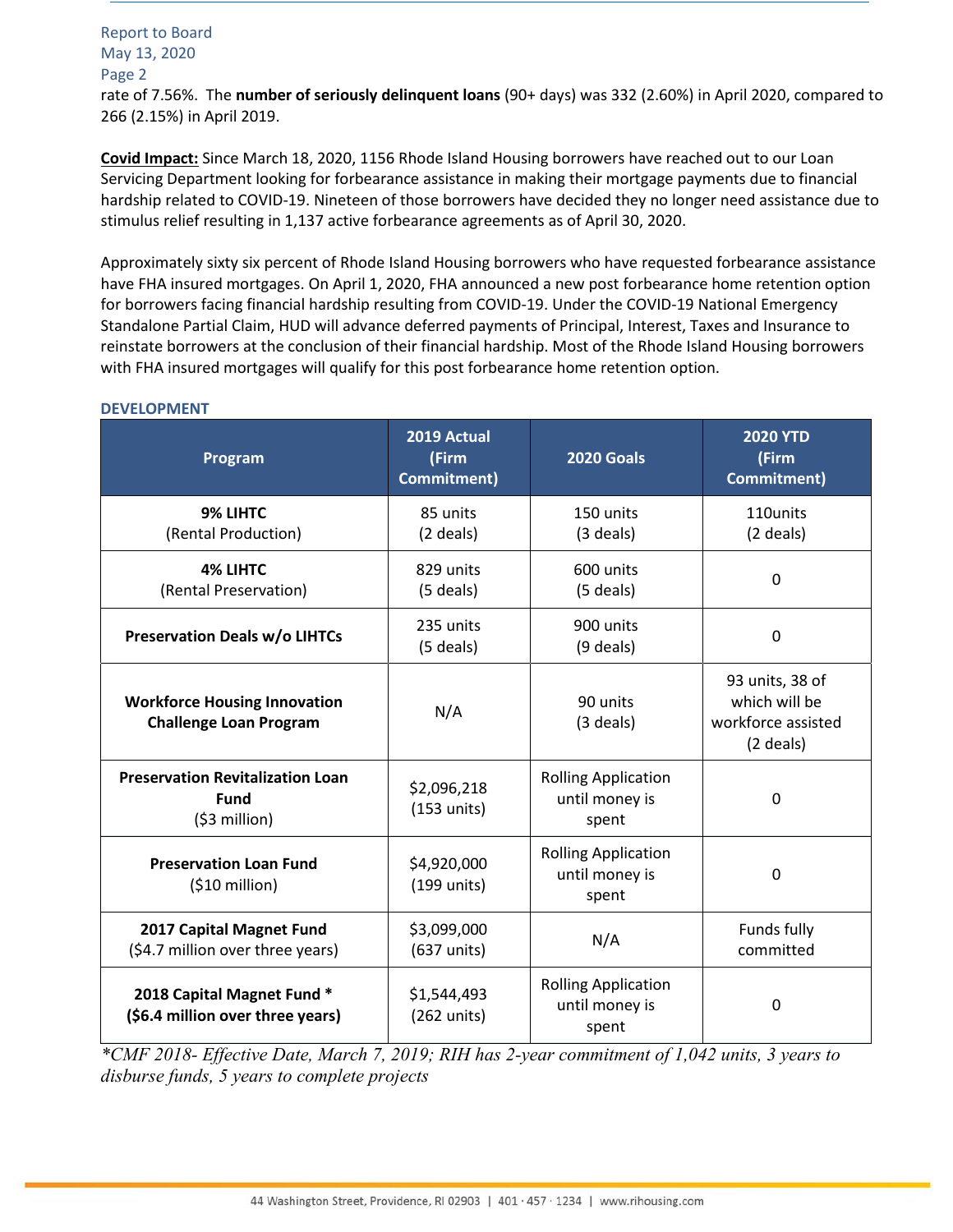**Multifamily:** RIHousing closed on Composition (8 new, 76 existing units in Providence), Festival Field Apartments (204 units in Newport), King Street Commons (62 units in Providence), and Crossroads Family Housing (30 units in Providence) this month, resulting in the preservation of 372 units.

**Capital Magnet Fund Program (CMF):** The CDFI Fund is slated to release the request for proposals (RFP) for the 2020 Capital Magnet Fund Program. Staff is working with our consultant to strategize and assemble a competitive application for submission during the next CMF funding round.

#### **LEASED HOUSING AND RENTAL SERVICES**

**HomeSafe:** The Home Safe Program ("HSP" or the "Program") is a RIHousing funded initiative designed to provide temporary financial assistance to eligible Rhode Island residents for short-term emergency housing needs. The AHT approved \$400,000 in assistance dollars. After a competitive process, RIHousing is allocating program funds to the following agencies:

| <b>NeighborWorks</b>                          | \$100,000 |
|-----------------------------------------------|-----------|
| Housing Network of RI                         | \$100,000 |
| <b>Comprehensive Community Action Program</b> | \$75,000  |
| <b>West Bay Community Action Program</b>      | \$50,000  |
| <b>Church Community Housing</b>               | \$37,500  |
| Crossroads RI                                 | \$37,500  |

**Covid Impact:** The Leased Housing team continues to perform most of the functions related to both Asset Management and administration of HUD programs. The work is done remotely, and it is streamlined to ensure assets are monitored and more importantly timely payments of subsidies are made. All subsidy payments to our PBCA Owners and HCVP Landlords have been made on time. The Asset Management team began tracking the positive cases at our Multi-Family developments and created the chart below:

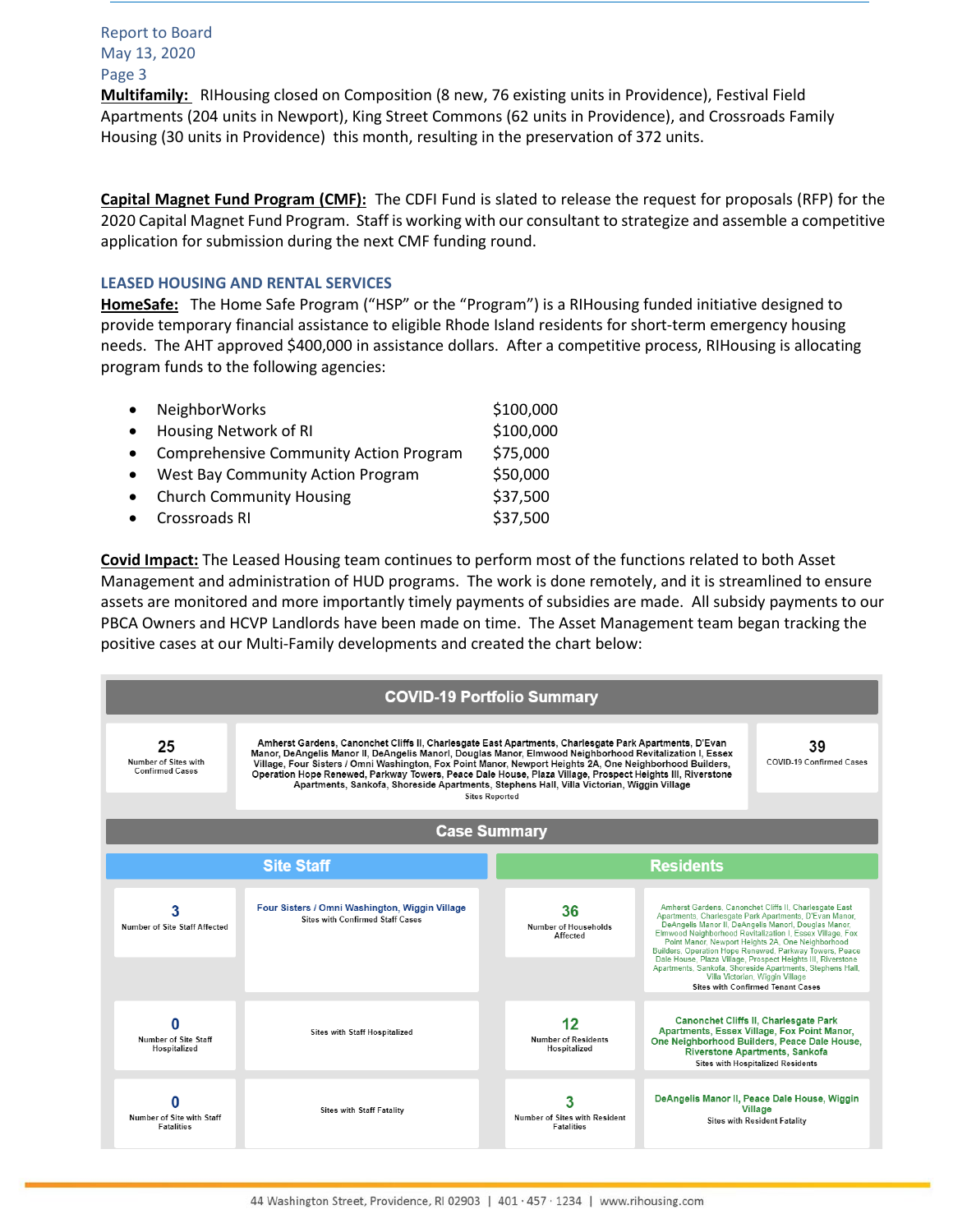RI Housing's multifamily amortizing loan portfolio consists of 205 loans, with a total outstanding principal balance of approximately \$767 million. Staff has been closely monitoring the performance of these loans in anticipation of possible workout requests or default due to reduced rent collection as the result of the Covid-19 pandemic. Currently, this portfolio of loans has maintained full compliance with debt service payment requirements through April 30, 2020. Staff will continue to communicate with individual borrowers and assist in identifying workout options up to and including forbearance of debt service payments. The reserve accounts within this portfolio are generally capitalized adequately and we anticipate that developments will be utilizing these funds along with the possible suspension of monthly reserve and escrow payments prior to seeking forbearance of debt service.

# **COMMUNICATIONS**

#### **MEDIA COVERAGE**

- **Multi-Housing News (March 27):** Fairstead Acquires Rhode Island Affordable Property
- **What's Up Newport (March 26):** Festival Field Apartments sells for \$33.25 million

#### **UPCOMING EVENTS**

Due to the COVID-19 health crisis, RIHousing has postponed all upcoming events in order to support state efforts to help reduce the spread of the virus. At this point in time we are exploring options for holding virtual events and trainings as needed.

#### **COVID-19 COMMUNICATIONS**

In order to keep customers, clients, our partners and the general public updated and informed during the COVID-19 health crisis, the Communications team developed a series of emails, social media posts and several new webpages and FAQs on our website:

- General COVID-19 webpage: **[www.rihousing.com/covid-19](http://www.rihousing.com/covid-19%20/) /**
- RIHousing Mortgage Customers COVID-19 Resources: **[www.rihousing.com/covid19-customers](http://www.rihousing.com/covid19-customers)**
- Rhode Island Homeowners COVID-19 Resources: **[www.rihousing.com/covid19-rhode-island](http://www.rihousing.com/covid19-rhode-island-homeowners/)[homeowners/](http://www.rihousing.com/covid19-rhode-island-homeowners/)**
- Homebuyers COVID-19 Resources: **[www.rihousing.com/covid19-homebuyers/](http://www.rihousing.com/covid19-homebuyers/)**
- Property Managers/Agents COVID-19 Resources: **www.rihousing.com/covid19-property-owner-agents/**

#### **RECENT EVENTS**

**Congressman David Cicilline Facebook Town Hall Chat (Friday, April 24, 2020)**: Carol Ventura joined Congressman Cicilline and Brenda Clement, Housing Works RI; Jeanne Cola, Local Initiatives Support Corporation (LISC) RI; Amy Ferguson, RI Coalition for the Homeless; and Melina Lodge, Housing Network of RI for a Facebook live event on Housing Resources for Rhode Islanders. The Facebook event is part of the Congressman's *Relief for Rhode Island* Series. Click [here](https://www.facebook.com/CongressmanDavidCicilline/videos/1379569582227177/) to view the Facebook Live Town Hall.

# **ERNMENT RELATIONS & PLANTIFUL COMPUTER GOVERNMENT RELATIONS**

#### **FEDERAL**

**Paycheck Protection Program & Health Care Enhancement Act:** On April 24th, the President signed the Paycheck Protection Program & Health Care Enhancement Act (H.R. 266), the fourth COVID-19 emergency response package. The bill appropriates a total of \$484 billion for; small business loans and assistance programs (\$381 billion), hospital reimbursements (\$75 billion) and COVID-19 testing (\$25 billion).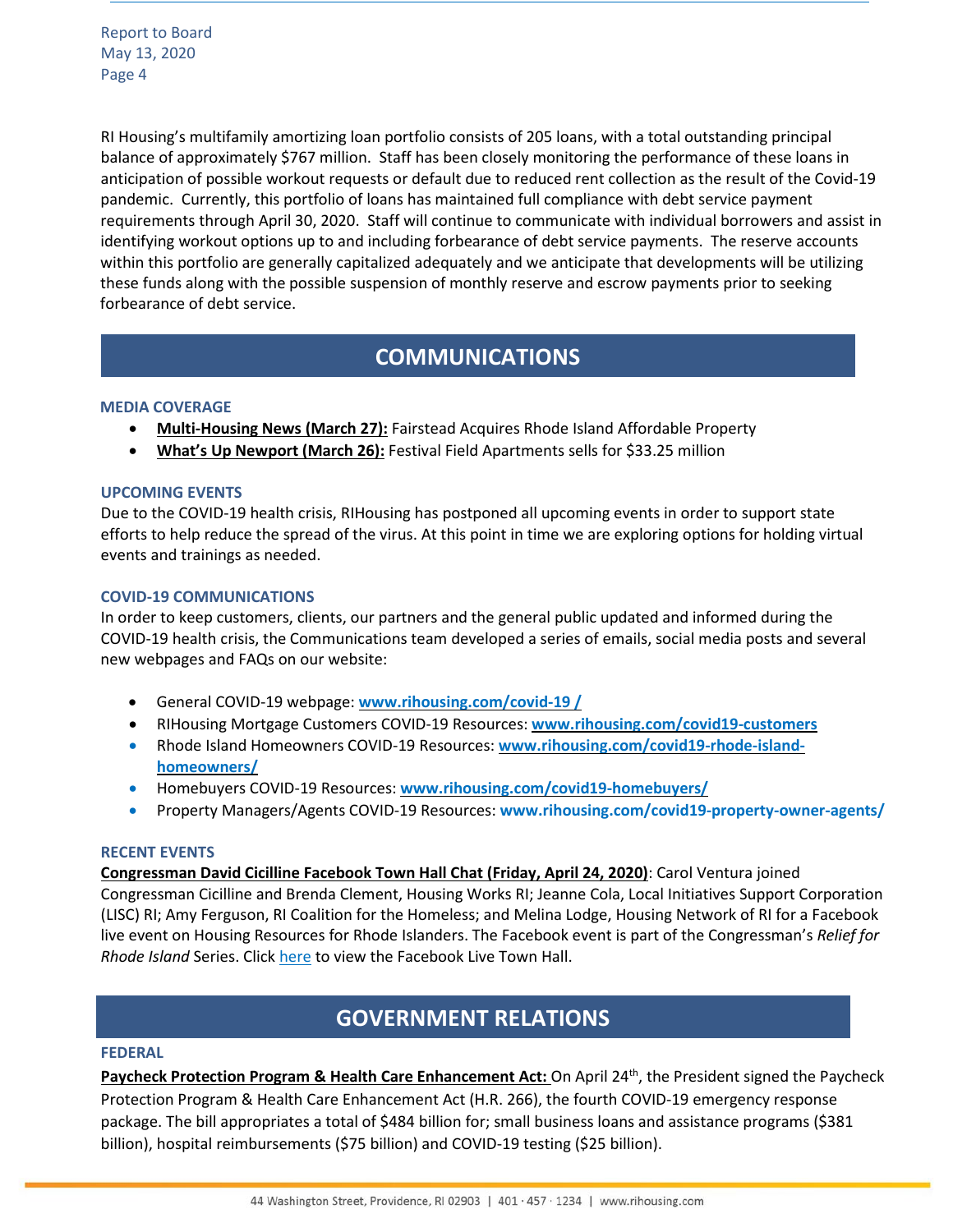OHCD and entitlement communities received the first round of housing program funding on April 27<sup>th</sup> provided through the CARES Act. This will include \$9.9 million for the Community Development Block Grant program and \$9.8 million for the Emergency Solutions Grant program. RIHousing worked with OHCD and Commerce to design an emergency rental assistance program supported by these funds. The program funding is being deployed through Crossroads.

RIHousing and 14 other Rhode Island housing industry partner organizations sent a letter to Rhode Island's Congressional Delegation on April 27<sup>th</sup> requesting their support for additional housing investments in upcoming aid packages. Key priorities include securing additional funding for rental and homeowner assistance programs; stabilizing the housing finance system; and bolstering resources for housing production to stimulate economic recovery.

# **STATE**

**Financial Institution COVID-19 Relief Pledge:** On Friday, April 24th, Governor Raimondo announced the Financial Institution COVID-19 Relief Pledge signed by over 20 financial institutions, including RIHousing. Under the pledge, these institutions agree to:

- 90-day grace period for all residential mortgage payments
- No negative credit impacts resulting from relief
- 60-day moratorium on initiating foreclosure sales or evictions
- No late fees or charges.

The pledge is similar to the provisions of the CARES Act which RIHousing is already following in assisting our mortgage customers who are struggling to make their mortgage payments.

**Joint Legislative COVID-19 Emergency Spending Task Force:** On April 21st, the General Assembly announced the creation of a new Joint Legislative COVID-19 Emergency Spending Task Force. The Task Force will provide oversight of emergency spending. The first meeting is expected to be held on April 30<sup>th</sup>.

**The Consensus Caseload and Revenue Estimating Conference** began testimony on April 24th , and is expected to release final projections in May. The conference report will provide a clearer picture of the state's budget needs. The House Finance Committee is expected to convene soon thereafter to begin discussions of the state's evolving financial situation, including opportunities and limitations of recent federal aid packages.

**General Assembly:** The General Assembly remains closed, although leadership has expressed interest in reconvening for a scaled-back session in the coming weeks.

All House and Senate sessions, committee hearings, and State House events have been suspended through March 27<sup>th</sup>. Scheduled RIHousing meetings with the General Assembly leadership to discuss housing legislative priorities have also been cancelled at this time.

**The Disaster Emergency Funding Board** convened on March 27<sup>th</sup>. The board authorized the state to borrow up to \$300 million to provide liquidity for the state.

**COVID-19 Funding for Permanent Supportive Housing** staff has been providing assistance to the Department of Administration, the Governor's Office and BHDDH on exploring the use of COVID-19 funds to develop permanent supportive housing. RIHousing's role has been to identify potential properties and development partners to work with the state departments on this initiative.